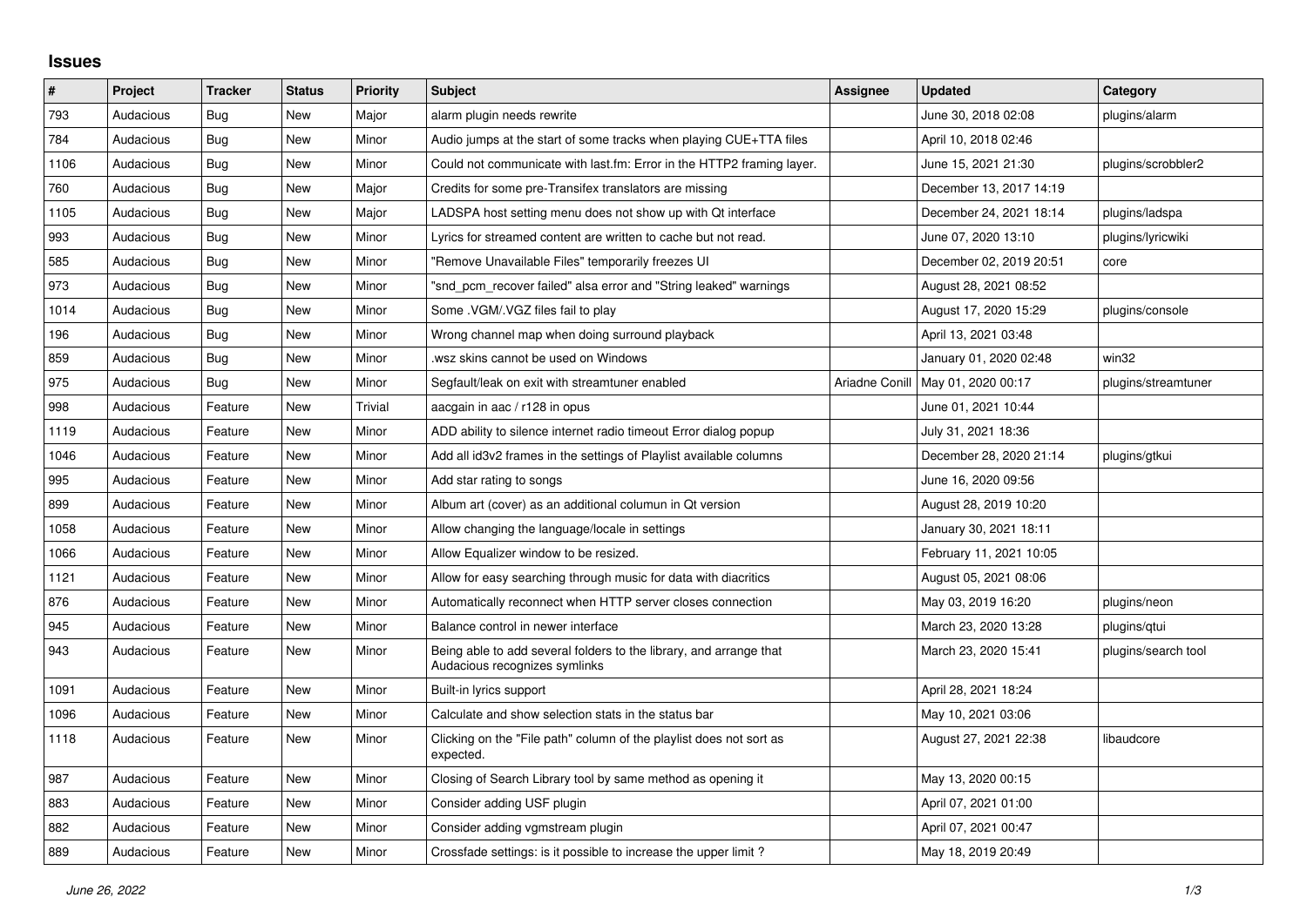| $\vert$ # | Project   | <b>Tracker</b> | <b>Status</b> | <b>Priority</b> | <b>Subject</b>                                                                  | <b>Assignee</b> | <b>Updated</b>           | Category           |
|-----------|-----------|----------------|---------------|-----------------|---------------------------------------------------------------------------------|-----------------|--------------------------|--------------------|
| 1095      | Audacious | Feature        | New           | Minor           | $Ctrl + Z / R$ to undo / redo changes to playlist                               |                 | May 07, 2021 18:42       |                    |
| 603       | Audacious | Feature        | New           | Major           | Disc number tags                                                                |                 | December 02, 2019 20:51  | core               |
| 864       | Audacious | Feature        | New           | Minor           | Drag/drop songs into playlists displayed in the Playlist Manager                |                 | October 29, 2019 02:14   |                    |
| 955       | Audacious | Feature        | New           | Minor           | Enqueue option                                                                  |                 | April 09, 2020 03:54     |                    |
| 1067      | Audacious | Feature        | New           | Minor           | Equalizer adjustments are coarse.                                               |                 | February 11, 2021 10:09  |                    |
| 875       | Audacious | Feature        | New           | Major           | Extended M3U support                                                            |                 | March 20, 2019 19:11     | plugins/m3u        |
| 1116      | Audacious | Feature        | New           | Minor           | feature request: miniview mode with QT or GTK interace                          |                 | February 08, 2022 06:53  |                    |
| 1082      | Audacious | Feature        | New           | Minor           | File writer option to pad track numbers with leading zeros                      |                 | March 31, 2021 00:15     | plugins/filewriter |
| 1130      | Audacious | Feature        | New           | Minor           | folders for tabs in the playlist head (an enhancement suggestion, not a<br>bug) |                 | October 24, 2021 19:04   |                    |
| 500       | Audacious | Feature        | New           | Minor           | fullscreen album art                                                            |                 | April 08, 2020 19:17     |                    |
| 1098      | Audacious | Feature        | New           | Minor           | Hide empty Services playlist sub-menu                                           |                 | May 10, 2021 09:25       | libaudgui          |
| 1108      | Audacious | Feature        | New           | Minor           | HTTPS support for Windows builds                                                |                 | December 27, 2021 04:45  | plugins/neon       |
| 1071      | Audacious | Feature        | New           | Minor           | Linkage could be improved for packagers.                                        |                 | March 31, 2021 00:32     |                    |
| 1151      | Audacious | Feature        | New           | Minor           | Load balance XSPF tracks with multiple location URIs                            |                 | January 28, 2022 19:10   |                    |
| 968       | Audacious | Feature        | New           | Minor           | Loop PSF files at normal loop points during repeat mode                         |                 | April 16, 2020 03:25     | plugins/psf        |
| 1093      | Audacious | Feature        | New           | Minor           | Make the Song Dialog (Qt) window wider by default                               |                 | May 17, 2021 15:36       |                    |
| 1057      | Audacious | Feature        | New           | Minor           | Matroska (mka) chapter support                                                  |                 | August 27, 2021 22:54    |                    |
| 1142      | Audacious | Feature        | New           | Minor           | MusicBrainz support for CD plugin                                               |                 | November 20, 2021 21:46  | plugins/cdaudio    |
| 1160      | Audacious | Feature        | New           | Minor           | Ogg Opus support for streams                                                    |                 | March 11, 2022 18:09     |                    |
| 873       | Audacious | Feature        | New           | Minor           | Optionally make "previous track" restart current track                          |                 | June 08, 2021 22:55      |                    |
| 1153      | Audacious | Feature        | New           | Minor           | Optional sort column for File Created/Modified date and time                    |                 | February 04, 2022 16:00  | libaudgui          |
| 51        | Audacious | Feature        | New           | Minor           | Option to inhibit suspend                                                       |                 | February 13, 2021 09:23  |                    |
| 924       | Audacious | Feature        | New           | Minor           | Option to replace playlist contents by drag and drop                            |                 | December 02, 2019 20:15  |                    |
| 1099      | Audacious | Feature        | New           | Minor           | Per-track ReplayGain shouldn't be enabled by default                            |                 | May 09, 2021 13:41       |                    |
| 1048      | Audacious | Feature        | New           | Minor           | PipeWire support                                                                |                 | May 04, 2022 19:36       |                    |
| 1170      | Audacious | Feature        | New           | Minor           | Playback mode button                                                            |                 | April 22, 2022 16:01     |                    |
| 913       | Audacious | Feature        | New           | Minor           | Play / create new playlist from selection                                       |                 | December 02, 2019 20:13  | plugins/qtui       |
| 1101      | Audacious | Feature        | New           | Major           | Please add media shortcut keys for Windows 10                                   |                 | December 03, 2021 16:31  | win32              |
| 877       | Audacious | Feature        | New           | Minor           | Please add save option to cue playlists (patch included)                        |                 | March 07, 2019 04:18     | plugins/cue        |
| 429       | Audacious | Feature        | New           | Minor           | Please enable scrobbling to libre.fm in Scrobbler 2.0                           |                 | September 02, 2019 10:35 | plugins/scrobbler2 |
| 1088      | Audacious | Feature        | New           | Minor           | plugin: status icon: ADD option to select tray mouse Middle Click action        |                 | April 11, 2021 12:05     | plugins/statusicon |
| 786       | Audacious | Feature        | New           | Minor           | Port global hotkeys plugin to Windows                                           |                 | January 04, 2021 21:52   | plugins/hotkey     |